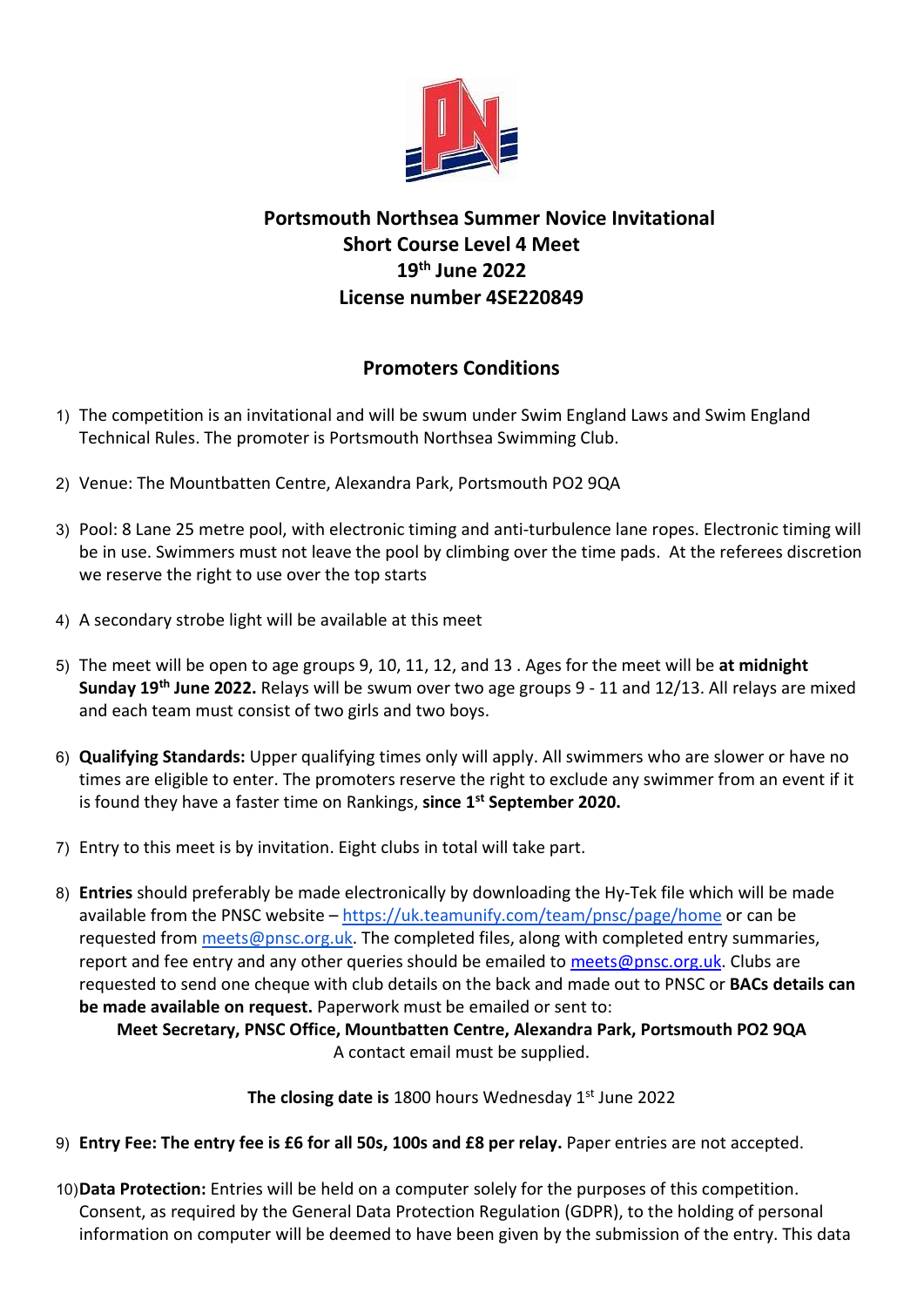will be held at least 1 year. Data and results will be shared with the British swimming for rankings and the competitors own swimming clubs. Results will be posted at the pool & on the website.

- 11) Once accepted entries have been posted on the PNSC website, it will be the responsibility of the club/Individual representative to check entries, inform all swimmers of their entries and notify the meet secretary immediately of any errors. Once entry times have been accepted no changes will be made unless with agreement of the meet secretary.
- 12) This meet will operate without entry cards. Withdrawals can be made up until 1800 the evening prior to the competition to meets@pnsc.org.uk. After this time withdrawals must be made on the official withdrawal forms which can be found in the coaches' packs and technical office. Coaches *must* submit withdrawal forms for any swimmers not competing to the meet computer room 40 minutes before the start of each session. This notification will help to minimize heats with empty lanes. PNSC reserve the right to implement a fine of £5 per event if withdrawals are not reported. There will be no refund of entry fees to swimmers who withdraw from event, unless the withdrawal is for medical reasons and a doctor's note is supplied.
- 13) Competitors must report to the Competitor Stewards when they are called. Any competitor not reporting in time may be excluded.
- 14) Coach's packs are available for £10 for the meet. They include a program, start sheets and refreshments. If a club has 10 or more swimmers entered, it is recommended that there is one pass per 10 swimmers.
- 15) Only swimmers and coaches with passes will be allowed on poolside. Poolside coaches need to be registered with Swim England (or equivalent national swimming organization) and hold a valid DBS check.
- 16) Chaperone passes are available if swimmers require assistance in the changing rooms and will allow access to the spectator area. The cost is £7 per day and the chaperone has to have Swim England membership (or equivalent national swimming organization) & valid DBS. If a swimmer requires additional assistance on poolside please contact the meet organizers in advance
- 17) Awards will be made to the top 3 in each event on a heat declared basis at each round. Medals can be collected from the medal table. Heat results will not be announced but results of each event and details of winners will be posted around the pool and on meet mobile as soon as they are available.
- 18) All meet participants must observe the safety precautions in operation at the Mountbatten Centre and must have footwear when leaving the poolside. Swimmers must be fully clothed on the balcony. Due to limited spectator seating we kindly request that seats are used for spectators only.
- 19) Due to limited space poolside we kindly request that swimmers only bring small bags poolside and use the lockers provided. Chairs should only be brought on poolside for coaches' use only.
- 20) There will be a charge to enter the building past the reception area. Programs will be extra.
- 21) All clubs submitting entries are requested to assist in the running of the meet by supplying details of any licensed or trainee officials who are willing to assist at this gala. Please see form attached. Any meet that does not have the number of officials required by the licensing board run the risk of it being downgraded.